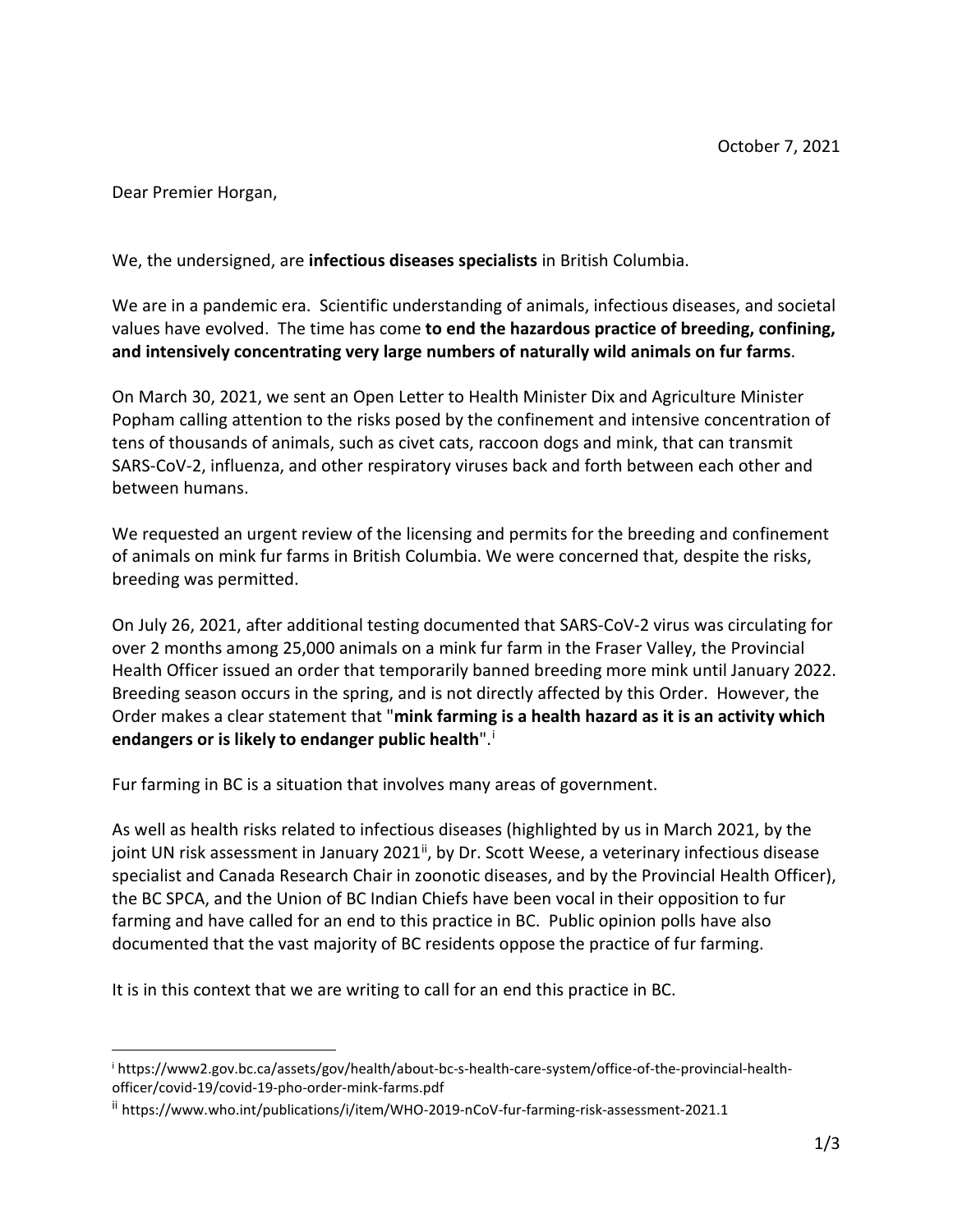**This is a time sensitive matter**. This past month there were still approximately 4,000 new cases of COVID-19 among people in BC per week. The ongoing presence of large mink fur farms in the province risk development of animal reservoirs and novel variants that threaten to undermine our COVID-19 vaccination program and public health efforts.

We are aware that according to standard practices, approximately 80% of minks are expected to be killed in November-December 2021, and that, if breeding is permitted in 2022, the remaining minks will be subject to breeding in the following months; each female giving birth to an average of 5 babies, and dramatically increasing the number of mink in BC.

The ban on breeding included in the July 26 Provincial Health Officer Order ends on 31, January 2022. We need to have a positive and proactive plan for our province going forward.

It is our professional opinion that the breeding ban should be made permanent, that the legislation allowing mink fur farming should be amended, and that the 10 remaining mink breeding operations in BC should be well supported to safely and completely close by the end of this year.

Sincerely,

- Dr. Sara Belga
- Dr. Bill Bowie
- Dr. Michael Chapman
- Dr. William Connors
- Dr. Gregory Deans
- Dr. Joshua Douglas
- Dr. Dwight Ferris
- Dr. David Goldfarb
- Dr. Jan Hajek
- Dr. David Harris
- Dr. Andrew Hurlburt
- Dr. Richard Lester
- Dr. Victor Leung
- Dr. Mary Kestler
- Dr. Allison Mah